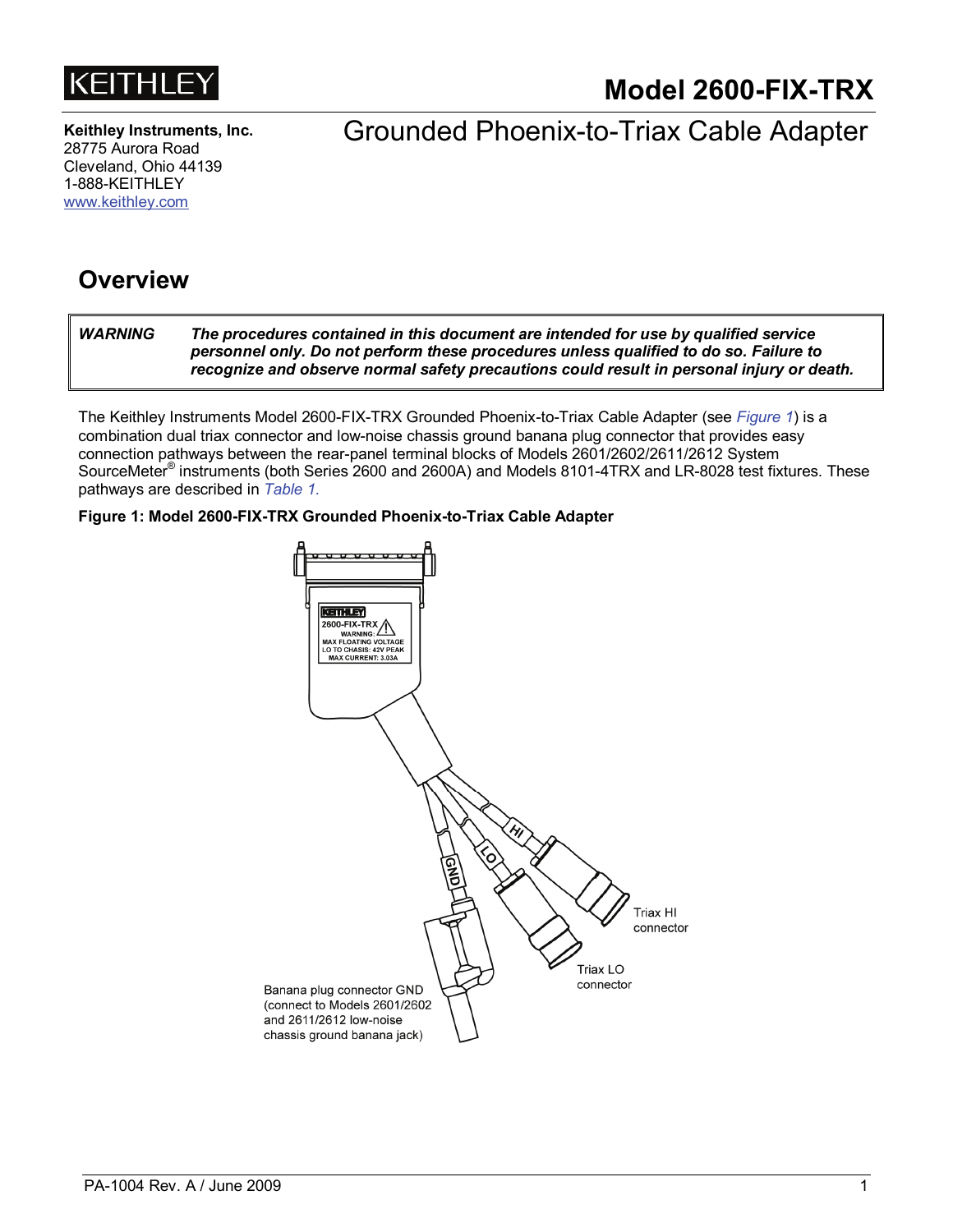

## **Series 2600A-FIX-TRX**

**Keithley Instruments, Inc.** 28775 Aurora Road Cleveland, Ohio 44139 1-888-KEITHLEY www.keithley.com

Grounded Phoenix-to-Triax Cable Adapter

### **Connections**

This section identifies the connections that are made within the cable adapter and how to connect it between the instruments and fixtures.

*WARNING Do not touch connectors when this assembly is connected; possible exposure to hazardous voltages could result in personal injury or death.* 

> *You must provide an additional safety barrier to prevent the possibility of electrical shock if this cable adapter is used with an instrument capable of sourcing voltages greater the 42 V.*

*No interlock features are provided by this device; properly make all connections before turning on the power to any instrumentation connected to this assembly.* 

*[Table 1](#page-1-0)* describes the connection pathways between the rear-panel terminal blocks of the System SourceMeter instruments and Models 8101-4TRX and LR-8028 test fixtures.

<span id="page-1-0"></span>

| Table 1: Connector pathway description |  |  |  |  |  |  |
|----------------------------------------|--|--|--|--|--|--|
|----------------------------------------|--|--|--|--|--|--|

| <b>Connector</b> | Outer shield | Inner shield    | <b>Center conductor</b> |
|------------------|--------------|-----------------|-------------------------|
| Triax HI         | LO SMU Pin 1 | Guard SMU Pin 3 | HI SMU Pin 4            |
| Triax LO         | LO SMU Pin 1 | LO SMU Pin 1    | LO SMU Pin 1            |
| Banana GND       | N/A          | N/A             | LO SMU Pin 1            |

The banana jack, which is connected to the chassis through a frequency variable resistor (FVR), can be used as a common signal ground point for input and output LO signals. *[Figure 2](#page-2-0)* shows the connector schematic for both the triax connectors and the low-noise chassis ground banana jack.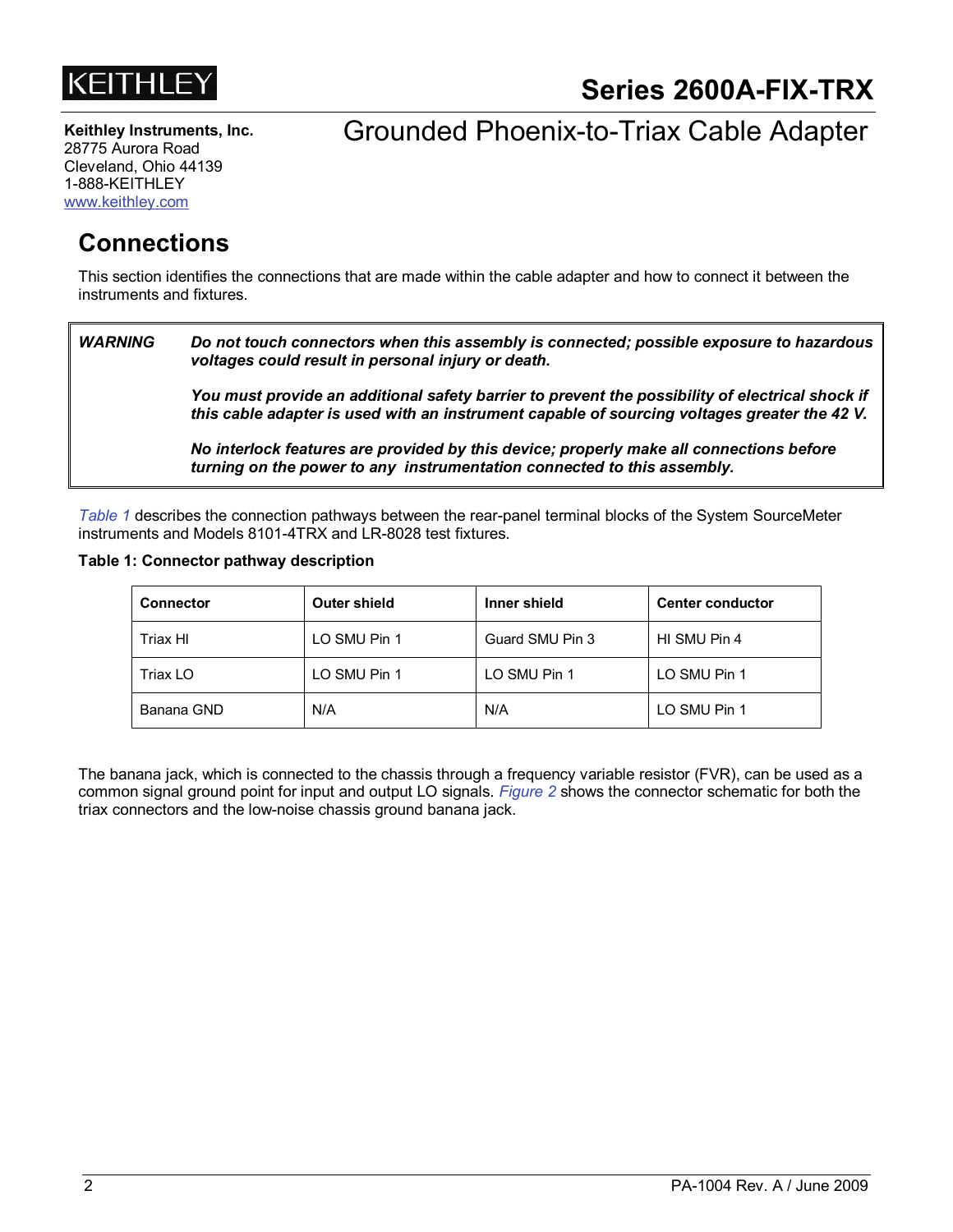

# **Model 2600-FIX-TRX**

**Keithley Instruments, Inc.** 28775 Aurora Road Cleveland, Ohio 44139 1-888-KEITHLEY www.keithley.com

## Grounded Phoenix-to-Triax Cable Adapter

#### <span id="page-2-0"></span>**Figure 2: Connector schematic**



Proper use of these cable adapters and fixtures together ensures that the source-measure units used to test a device share a common ground connection, yielding accurate measurements.

NOTE The Model 2600-FIX-TRX should not be used for 4-wire measurements because the sense leads are not connected in these connector assemblies.

#### **Example test connections**

The example in *[Figure 3](#page-3-0)* demonstrates how to connect two Model 2602A System SourceMeter Instruments to a Model 8101-4TRX test fixture.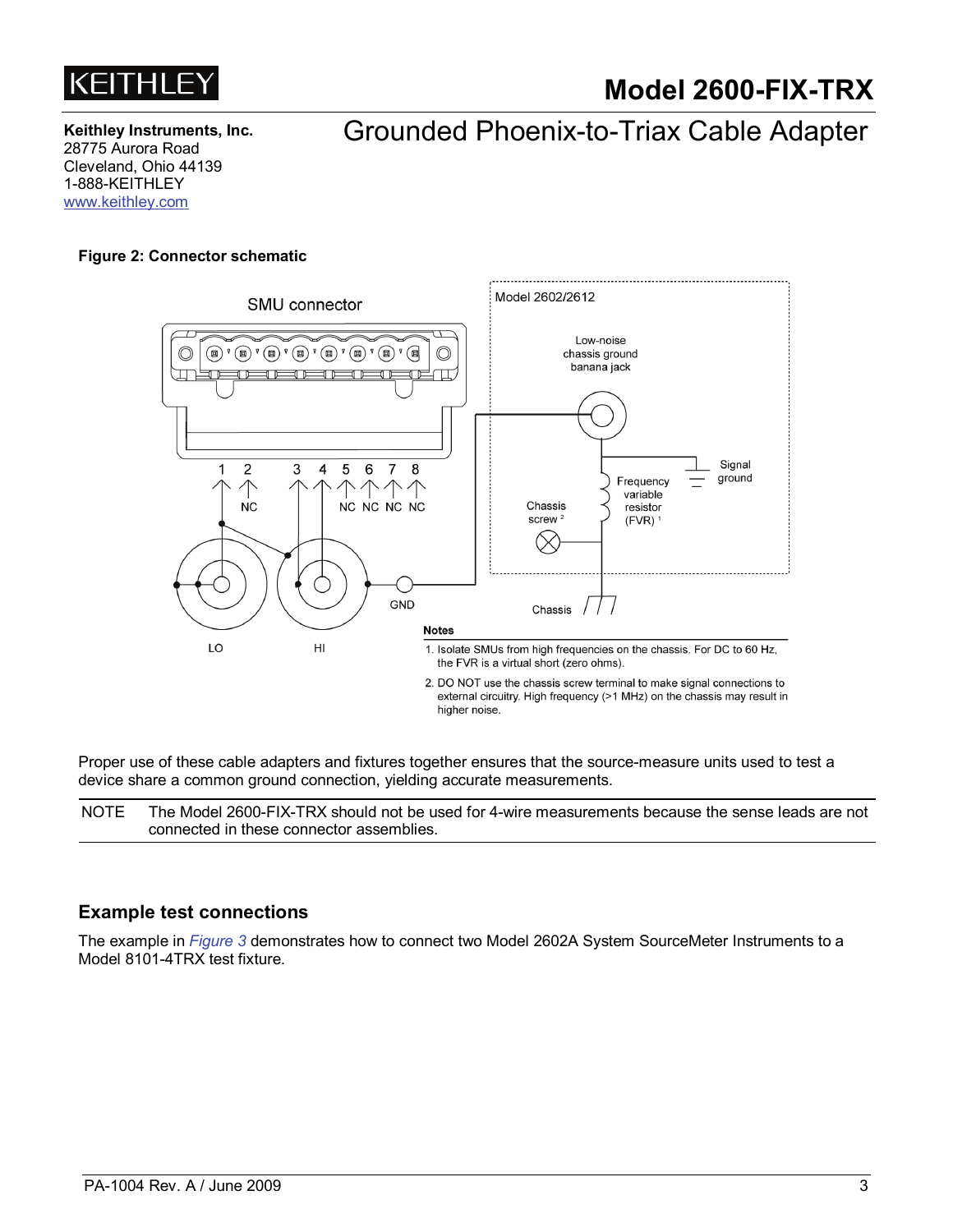

## **Series 2600A-FIX-TRX**

**Keithley Instruments, Inc.** 28775 Aurora Road Cleveland, Ohio 44139 1-888-KEITHLEY www.keithley.com

## Grounded Phoenix-to-Triax Cable Adapter



<span id="page-3-0"></span>**Figure 3: MOSFET testing example using four Model 2600-FIX-TRX cable adapters** 

For additional connection information, refer to the Series 2600A System SourceMeter<sup>®</sup> Instruments Reference Manual (document number 2600AS-901-01).

### **Handling and cleaning**

**CAUTION** Performance to current leakage specifications depends upon a clean fixture. Avoid contamination that could cause degraded performance and increase current leakages beyond specified limits.

> Never use the Series 2600 chassis as a ground point for signal connections; it should only be used as a safety shield. Because high frequencies present on the chassis may result in higher noise, use the low-noise chassis ground banana jack instead. Use the chassis screw for connections to the Series 2600 chassis.